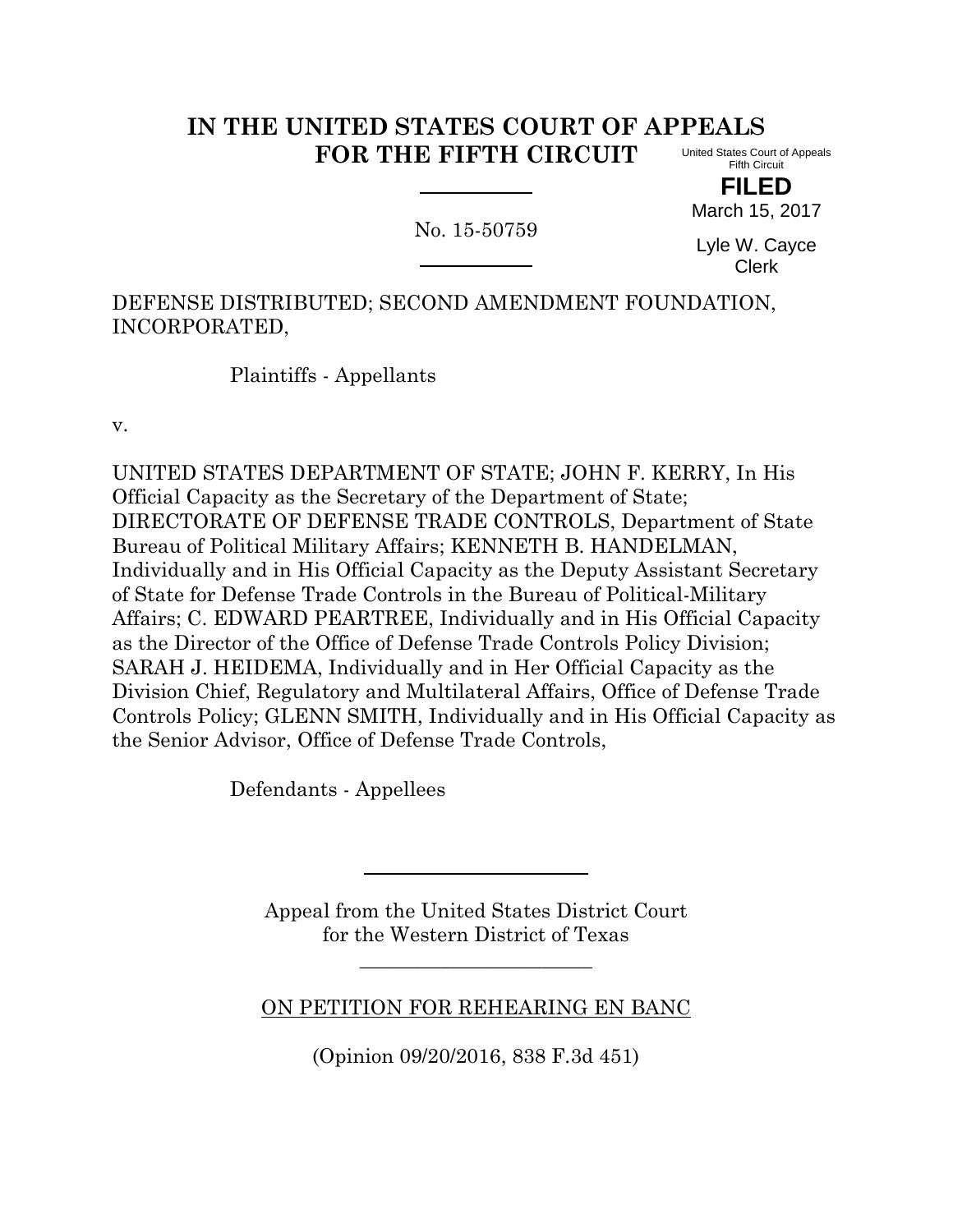## No. 15-50759

Before DAVIS, JONES, and GRAVES, Circuit Judges.

The Court having been polled at the request of one of its members, and a majority of the judges who are in regular service and not disqualified not having voted in favor (Fed. R. App. P. 35 and 5<sup>th</sup> Cir. R. 35), the Petition for Rehearing En Banc is DENIED. In the en banc poll, five judges voted in favor of rehearing (Judges Jones, Smith, Clement, Owen and Elrod) and nine judges voted against rehearing (Chief Judge Stewart and Judges Jolly, Dennis, Prado, Southwick, Haynes, Graves, Higginson and Costa).

## ENTERED FOR THE COURT:

/s/ W. Eugene Davis W. EUGENE DAVIS UNITED STATES CIRCUIT JUDGE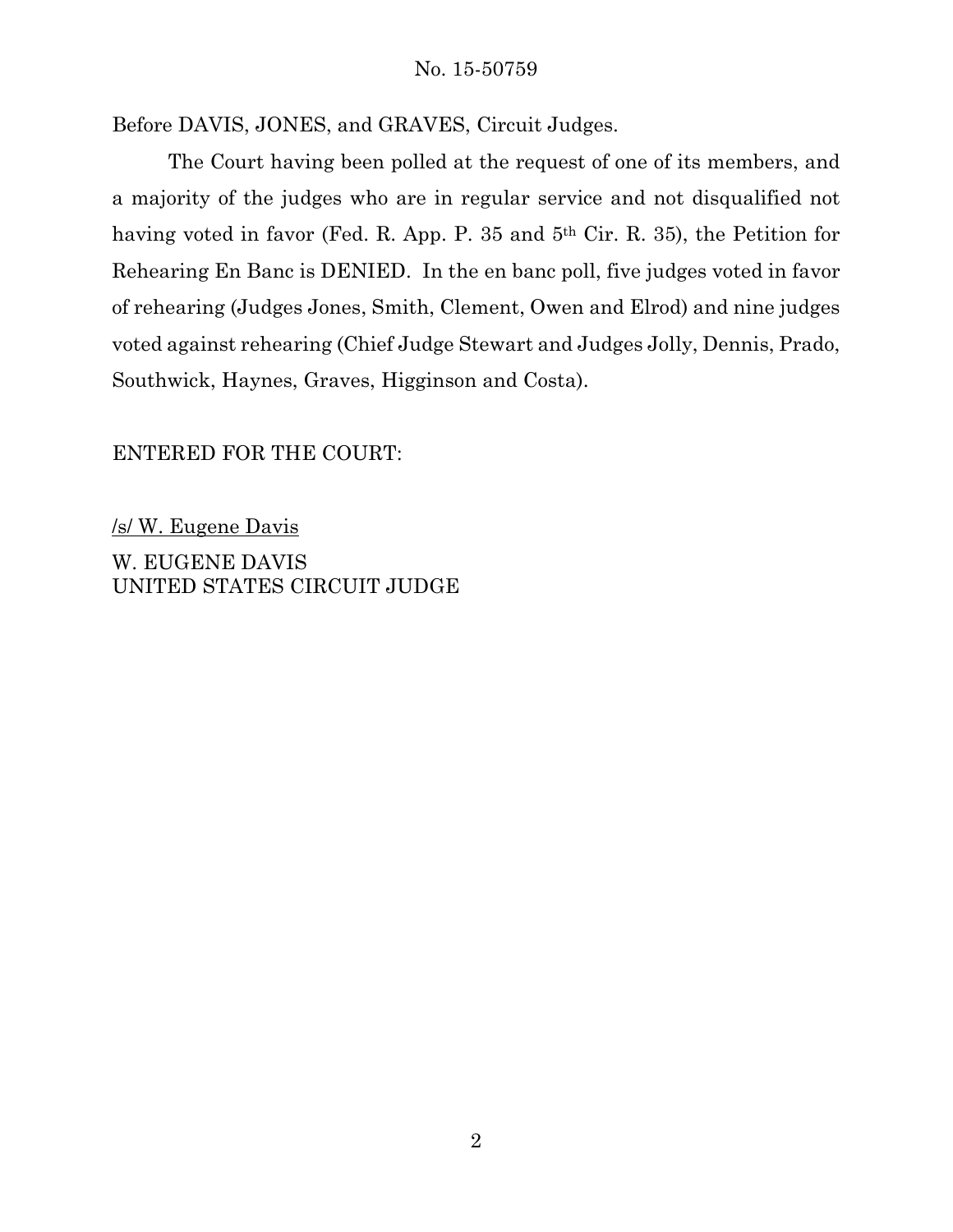JENNIFER WALKER ELROD, Circuit Judge, joined by JONES, SMITH, and CLEMENT, Circuit Judges, dissenting from the denial of rehearing *en banc*.

The panel opinion's flawed preliminary injunction analysis permits perhaps the most egregious deprivation of First Amendment rights possible: a content-based prior restraint. Judge Jones's cogent panel dissent thoroughly explores the flaws in the panel opinion. I write here to highlight three errors that warrant *en banc* review. First, the panel opinion fails to review the likelihood of success on the merits—which ten of our sister circuits agree is an essential inquiry in a First Amendment preliminary injunction case. Second, the panel opinion accepts that a mere assertion of a national security interest is a sufficient justification for a prior restraint on speech. Third, the panel opinion conducts a fundamentally flawed analysis of irreparable harm. Accordingly, I respectfully dissent from the denial of *en banc* review in this case.

Prior restraints are "the most serious and least tolerable infringement on First Amendment rights." *Nebraska Press Ass'n v. Stuart*, 427 U.S. 539, 559 (1976). In the context of a party seeking a preliminary injunction, we have stressed the importance of determining the likelihood of success on the merits—calling it "arguably the most important factor." *Tesfamichael v. Gonzalez*, 411 F.3d 169, 176 (5th Cir. 2005). Accordingly, ten of our sister circuits have held that the likelihood of success on the merits is a crucial, indispensable inquiry in the First Amendment context. *See Sindicato Puertorriqueno de Trabajadores v. Fortuno*, 699 F.3d 1, 10 (1st Cir. 2012); *N.Y. Progress & Prot. PAC v. Walsh*, 733 F.3d 483, 488 (2d Cir. 2013); *Stilp v. Contino*, 613 F.3d 405, 409 (3d Cir. 2010); *WV Ass'n of Club Owners & Fraternal Servs. v. Musgrave*, 553 F.3d 292, 298 (4th Cir. 2009); *Liberty Coins, LLC v. Goodman*, 748 F.3d 682, 690 (6th Cir. 2014); *ACLU of Illinois v. Alvarez*,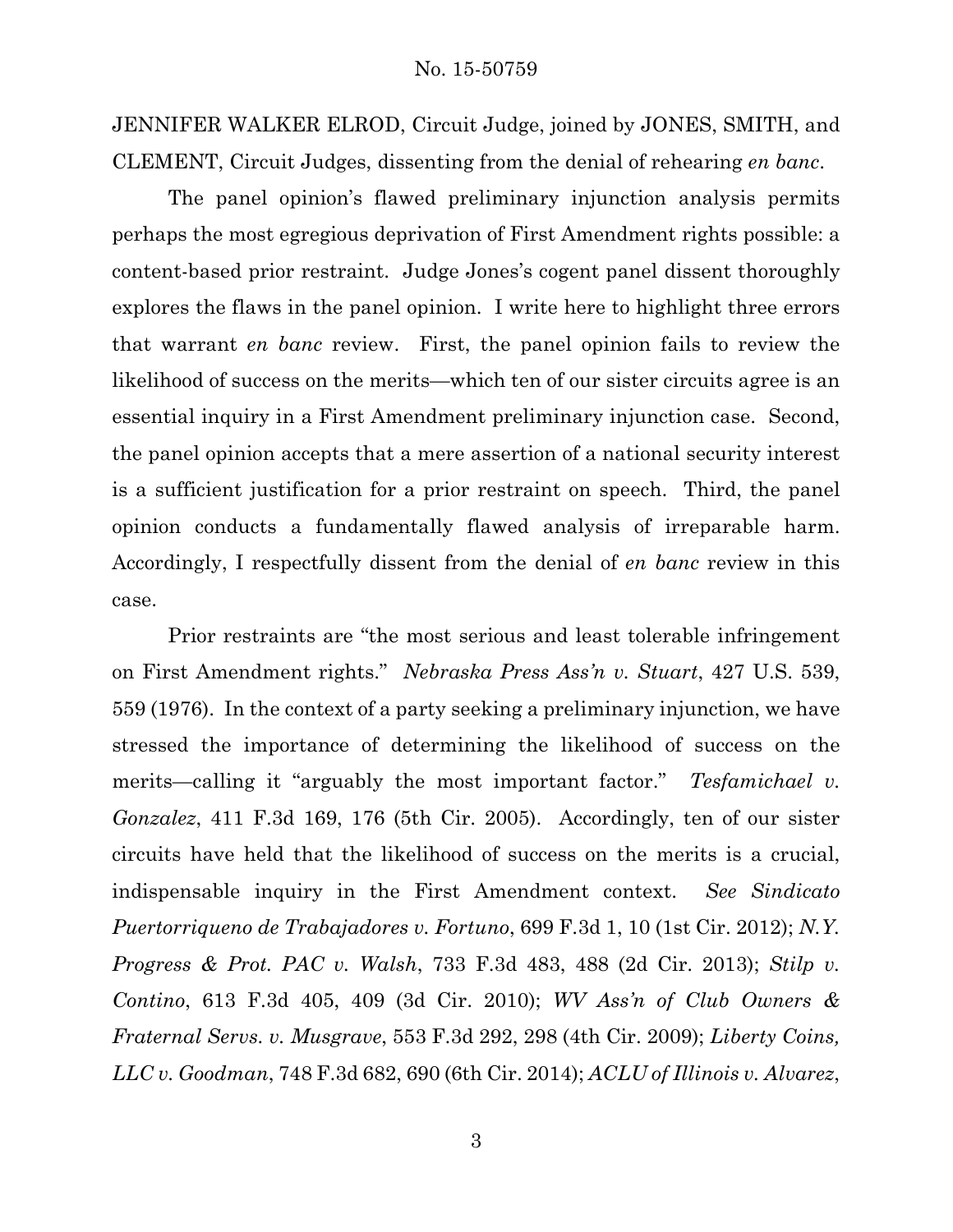679 F.3d 583, 589–90 (7th Cir. 2012); *Child Evangelism Fellowship of Minn. v. Minneapolis Special Sch. Dist. No. 1*, 690 F.3d 996, 1000 (8th Cir. 2012); *Verlo v. Martinez*, 820 F.3d 1113, 1126 (10th Cir. 2016); *Scott v. Roberts*, 612 F.3d 1279, 1297 (11th Cir. 2010); *Pursuing America's Greatness v. FEC*, 831 F.3d 500, 511 (D.C. Cir. 2016). Strikingly, however, the panel opinion entirely fails to address the likelihood of success on the merits, and in so doing creates a circuit split. This error alone merits rehearing *en banc*.

Moreover, the panel opinion's failure to address the likelihood of success on the merits infects its public interest analysis. A court that ignores the merits of a constitutional claim cannot meaningfully analyze the public interest, which, by definition, favors the vigorous protection of First Amendment rights. *See Opulent Life Church v. City of Holly Springs, Miss*., 697 F.3d 279, 298 (5th Cir. 2012) ("[I]njunctions protecting First Amendment freedoms are always in the public interest.") (citation omitted); *see also Gordon v. Holder*, 721 F.3d 638, 653 (D.C. Cir. 2013) ("[I]t may be assumed that the Constitution is the ultimate expression of the public interest."). The panel opinion's failure to address the likelihood of success on the merits denies Defense Distributed a meaningful review of the public interest factor.

The panel opinion's public interest analysis is also flawed because it relies on a mere assertion of a national security interest. *Defense Dist'd v. U.S. Dep't of State*, No. 15-50759, slip op. at 10 (5th Cir. 2016) (noting that the Government "*asserted* a very strong public interest in national defense and national security." (emphasis added)). Certainly there is a strong public interest in national security. But there is a paramount public interest in the exercise of constitutional rights, particularly those guaranteed by the First Amendment: "Any system of prior restraints of expression comes to this Court bearing a heavy presumption against its constitutional validity. The

4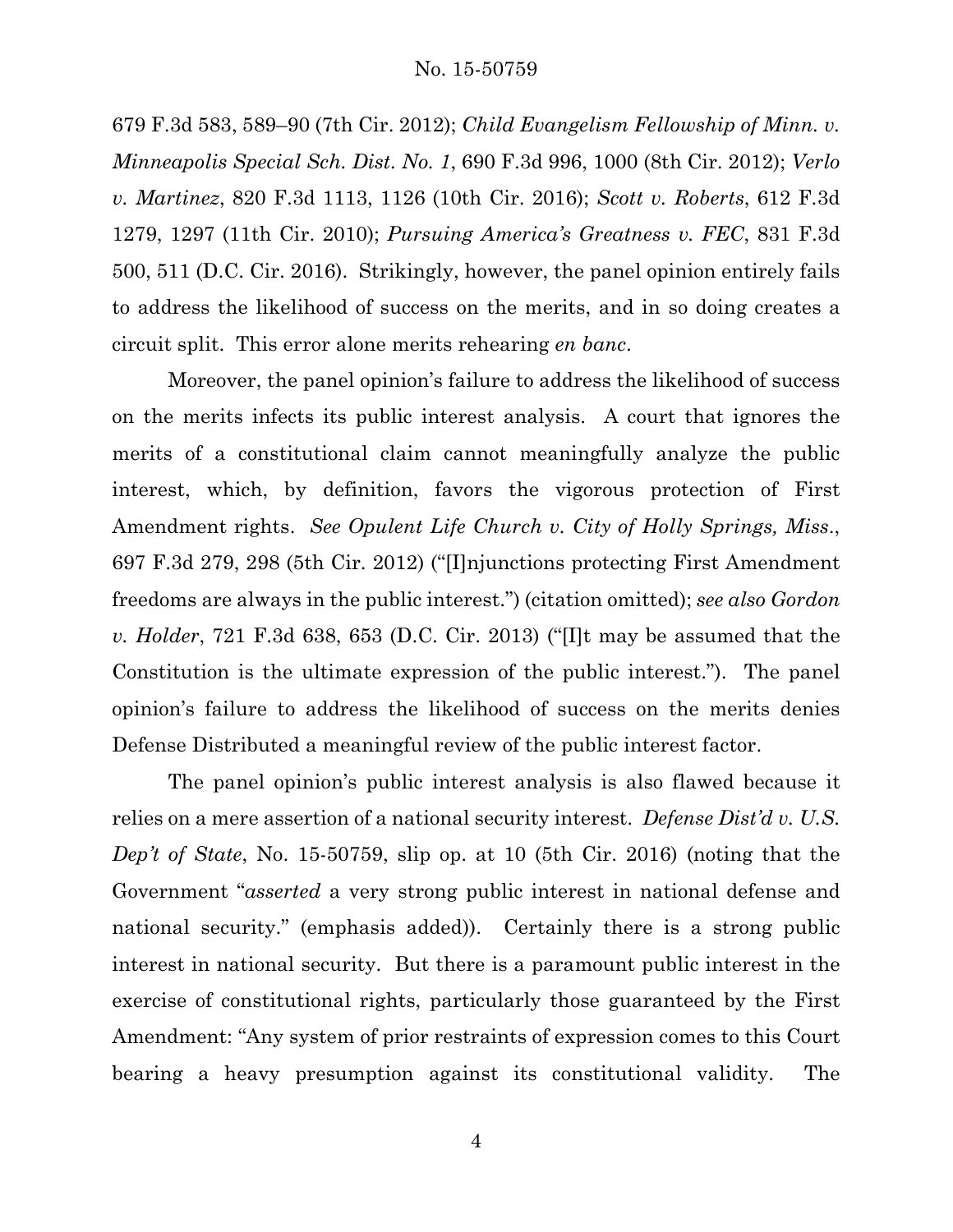Government thus carries a heavy burden of showing justification for the imposition of such a restraint." *N.Y. Times Co. v. United States*, 403 U.S. 713, 714 (1971) (citations omitted). To justify a prior restraint, we have held that the Government must show that the "expression sought to be restrained surely will result in direct, immediate, and irreparable damage." *Bernard v. Gulf Oil Co.*, 619 F.2d 459, 473 (5th Cir. 1980) (*en banc*); *see also N.Y. Times*, 403 U.S. at 730 (Stewart, J., concurring). The Supreme Court has articulated similar requirements: there must be a "requisite degree of certainty [of danger] to justify restraint," there must be no "alternative measures" available, and the restraint must "effectively . . . operate to prevent the threatened danger." *Nebraska Press*, 427 U.S. at 562, 565, 569–70. The Government contends that the gun designs at issue could potentially threaten national security. However, this speculation falls far short of the required showing under *Bernard* and *Nebraska Press*, showing neither the immediacy of the danger nor the necessity of the prior restraint. Allowing such a paltry assertion of national security interests to justify a grave deprivation of First Amendment rights treats the words "national security" as a magic spell, the mere invocation of which makes free speech instantly disappear.

The panel opinion's flawed analysis in turn infects its evaluation of irreparable harm. The panel opinion justifies the prior restraint on speech because any harm to Defense Distributed would be "temporary." But irreparable harm occurs whenever a constitutional right is deprived, even for a short period of time. *Elrod v. Burns*, 427 U.S. 347, 373 (1976) ("The loss of First Amendment freedoms, for even minimal periods of time, unquestionably constitutes irreparable injury."). Even if the panel opinion's "temporary harm" theory were valid, the deprivation here has been anything but short. Instead, as Judge Jones's panel dissent notes, because of the lack of a preliminary